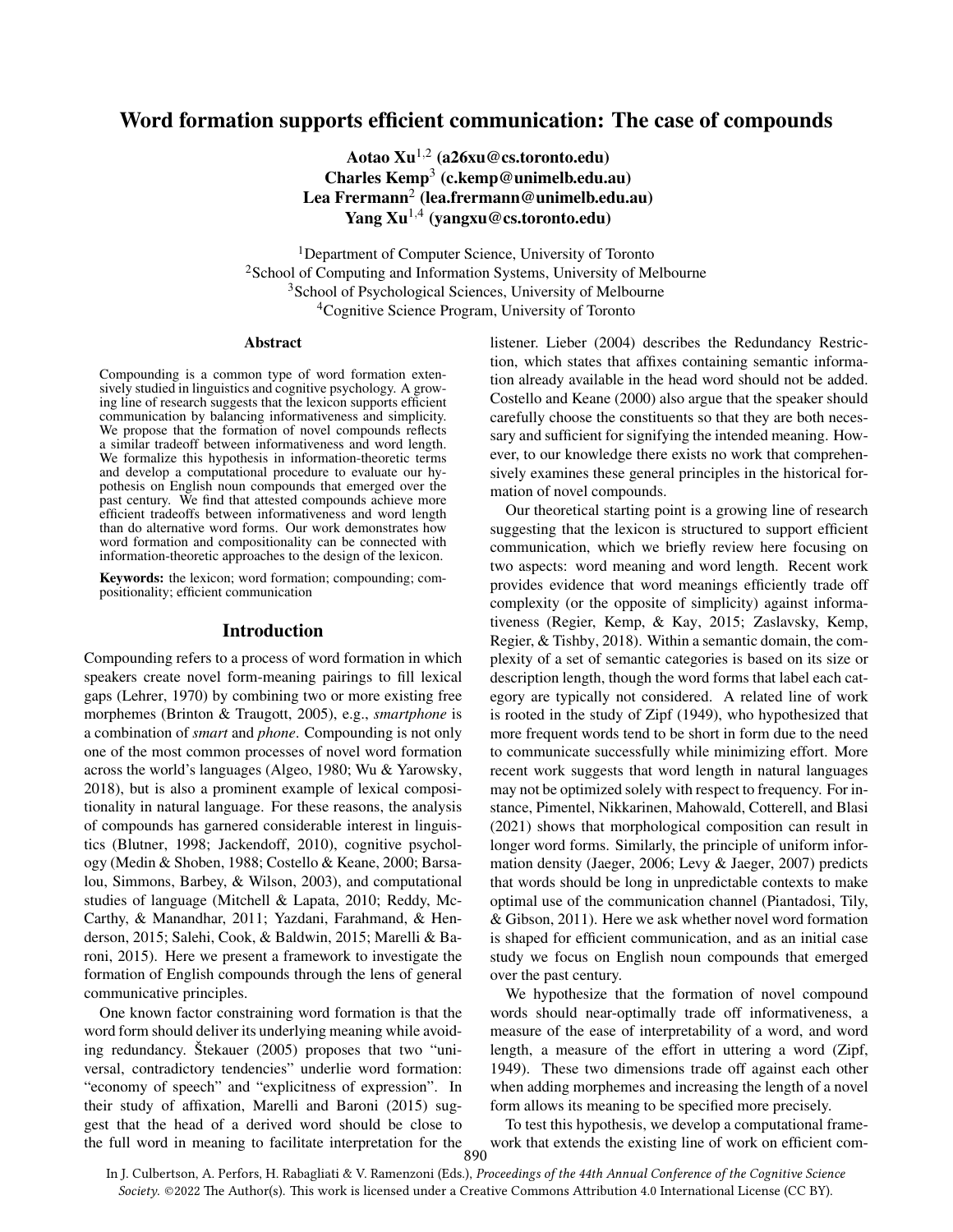

Figure 1: An illustration of the communicative scenario at the heart of our framework. A speaker (left) intends to express an emerging referent by coining a new compound word by combining *smart* and *phone*. A listener (right) infers the intended meaning upon hearing the form. Grey bars signify the probabilities of possible meanings.

munication (Regier et al., 2015; Kemp, Xu, & Regier, 2018; Zaslavsky et al., 2018; Piantadosi et al., 2011) to general principles for word formation. We illustrate this framework in Figure 1. Given an emerging intended referent such as "a multi-functional mobile phone", the speaker might choose to express that referent by either reusing an existing word form (e.g., *phone*) or coining a new term (e.g., *smartphone*). The listener in turn needs to reconstruct the intended meaning given the form uttered by the speaker. We hypothesise that novel compounds allow a near-optimal tradeoff between utterance length and reconstruction of the intended meaning. To evaluate this hypothesis, we develop a computational procedure for testing attested English compounds against a repertoire of plausible alternate word forms.

## Computational framework

We describe our computational framework in three steps. First, we explain the basic assumptions. Second, we formulate the two competing dimensions that form the bases of our efficiency hypothesis. Third, we formulate the hypothesis drawing on these dimensions.

### Assumptions

For simplicity, we assume the spaces of forms and meanings are discrete spaces. Let  $L_t = \{(w_1, m_1), ..., (w_q, m_q)\}$  be the lexicon of a language at time *t* consisting of form-meaning pairs. In our work, we analyze how speakers use elements of  $L<sub>t</sub>$  to express meanings with attested coinages in a future lexicon  $L_{t+1}$ .

We start from a simple communicative scenario involving a speaker and a listener (Figure 1). Suppose at time *t*, both speaker and listener share the same lexicon  $\mathcal{L}_t$ . The scenario begins with a novel target meaning  $m \in L_{t+1} - L_t$  which the speaker wishes to convey. To do so, the speaker chooses a form  $w \in L_t$  or creates a compound based on  $L_t$  (i.e.,  $w \in L_t$  $\mathcal{L}_t^*$ ). The form is observed by the listener who attempts to reconstruct the intended meaning of *w*.

Let  $P_S(M|W)$  and  $P_L(M|W)$  represent the speaker's and the listener's respective probabilistic interpretation of word forms at time  $t$ . We assume  $P_S$  and  $P_L$  are identically distributed, except that for the speaker *m* is the only intended meaning of *w* (i.e.,  $P_S(m|w) = 1$ ), whereas for the listener the meaning of *w* remains uncertain. We also restrict the support of each distribution to the meanings attested in  $\mathcal{L}_t$  and  $\mathcal{L}_{t+1}$ .

### Formulation of communicative cost

We formulate informativeness by a measure of communicative cost. Intuitively, an informative word should yield a low communicative cost. The communicative cost of a word form *w* with respect to the target meaning *m* is the amount of information lost when the listener reconstructs the meaning from *w*. A common distortion measure in the efficient communication literature is the KL divergence between the speaker's intended message and the listener's reconstruction (Regier et al., 2015; Zaslavsky et al., 2018). We thus define communicative cost as the KL divergence between  $P_S(M|w)$  and  $P_L(M|w)$ :

$$
D_{KL}(P_S(M|w)||P_L(M|w))
$$
  
= 
$$
\sum_{m' \in M} P_S(m'|w) \log \frac{P_S(m'|w)}{P_L(m'|w)}
$$
  
= 
$$
-\log P_L(m|w)
$$
 (1)

The final equality follows from the simplifying assumptions above: the only time  $P_S(m'|w)$  is positive is when  $m' = m$ . Thus the KL divergence is equivalent to a surprisal term, which captures how much information about the target meaning *m* is lost when the listener tries to reconstruct it from the word form *w*.

We formalize the listener's probabilistic interpretation of *w*,  $P_L(M|w)$  using the similarity choice model (Luce, 1963; Nosofsky, 1986), which calculates the probability of a response  $m_j$  given a stimulus  $w_i$  using the following equation:

$$
P(m_j|w_i) = \frac{\text{sim}(m_j, w_i)}{\sum_k \text{sim}(m_k, w_i)}
$$
(2)

where  $\sin(m_i, w_i)$  is the similarity between  $m_i$  and  $w_i$  in some psychological space, and the denominator sums over some set of responses. We define similarity using the Gaussian decay function (Nosofsky, 1986):

$$
sim(m_j, w_i) = \exp(-d_{ij}^2)
$$
 (3)

where  $d_{ij}$  is the Euclidean distance between  $x_i$  and  $x_j$ , the representations of  $w_i$  and  $m_j$  in the psychological space.

In our case, every response is a meaning  $m_i \in L_{t+1} \cup L_t$ , and the stimulus is a potential word form  $w_i \in L_t^*$ . We instantiate the psychological space using word embeddings. Since every  $m_j$  corresponds to a word  $w_j \in L_{t+1} \cup L_t$ , we set  $x_j$  as the embedding of  $w_j$ . We use a composition function (Mitchell & Lapata, 2010; Yazdani et al., 2015) to represent potential word forms  $w_i = w^1 ... w^n \in L^n$ :

$$
x_i = f(v_1, v_2, ..., v_n)
$$
 (4)

where  $v_k$  is the embedding of constituent  $w^k$ , and f is some composition function.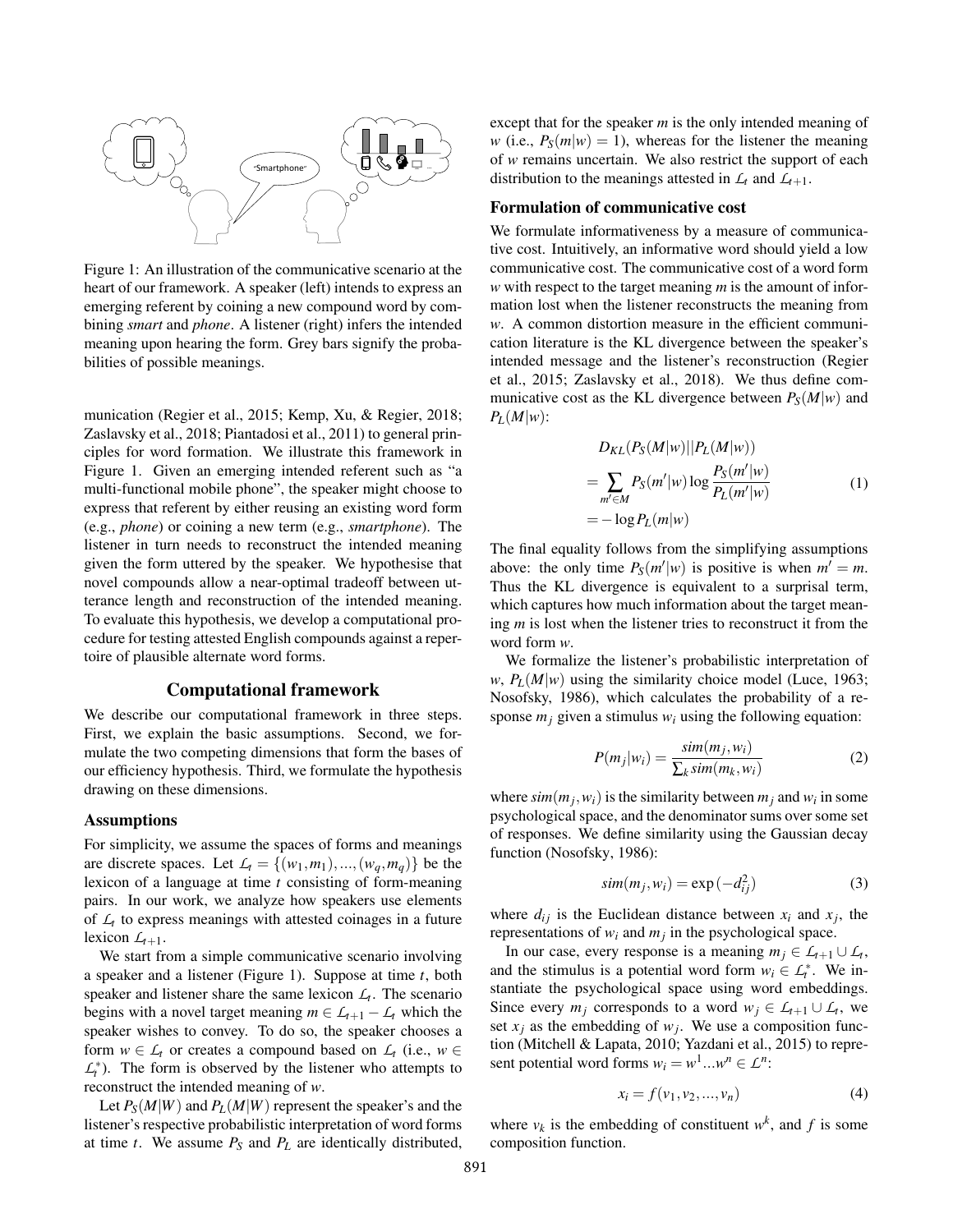### Formulation of complexity

Complexity reflects the effort required to utter a word. There are at least three measures that reflect speaker effort: word frequency which is correlated with processing ease (Papesh & Goldinger, 2012), well-formedness which predicts ease of articulation (Kawasaki & Ohala, 1980), and word length which yields the number of sounds to be produced. Word length has been consistently shown to correlate with the amount of information conveyed by the form (Piantadosi et al., 2011; Lewis & Frank, 2016). In our communicative scenario, the listener relies on information provided by sub-lexical components of the form *w* to reconstruct the speaker's intended meaning. As the number of these components contributes to length, we use the length of  $w$ ,  $len(w)$ , as our measure of complexity.

### Efficiency hypothesis

Under our theoretical framework, communicative cost and word length compete against each other. If more sub-lexical components with information useful for guessing *m* are conveyed to the listener, the speaker will spend more effort, and vice versa. Extending previous work on efficient communication (Piantadosi et al., 2011; Kemp et al., 2018; Zaslavsky et al., 2018), we hypothesize that communicative cost and word length should optimally trade-off against each other in the process of word formation. That is, for some trade-off parameter  $\beta$ , the word form *w* should optimize the following objective:

$$
\underset{w}{\arg\min} -\log P_L(m|w) + \beta len(w) \tag{5}
$$

Specifically, for an attested compound *w* with meaning *m*, our hypothesis predicts it will near-optimally trade off between its form complexity, *len*(*w*), and its communicative  $\cos t$ ,  $-\log P_L(m|w)$ .

### Materials and methods

Here we describe how we operationalized the framework. We first describe how we obtained historical lexicons  $\mathcal{L}_t$  and calculated communicative cost and complexity. We then describe how we tested our hypothesis by comparing historically attested compounds against alternative word forms.

### A dataset of emerging compounds

As our source of lexicons and attested compounds, we used the Historical Thesaurus of English, HTE (Kay, Roberts, Samuels, & Wotherspoon, 2017), and the Large Database of English Compounds, LADEC (Gagné, Spalding, & Schmidtke, 2019).

HTE. The HTE provides 793,734 word senses along with their word form and dates of first and last appearance in historical records. This allowed us to define  $L<sub>t</sub>$  for every novel meaning  $m \in L_{t+1}$ . We only included entries that are fully alphabetic or are bigrams separated by a space or hyphen, and removed proper nouns.

LADEC. The LADEC is a database of 8,957 adjectivenoun and noun-noun closed English compounds. The list of compounds is based on the Brown, CELEX and COCA corpora, as well as phrases provided by Costello, Veale, and Dunne (2006). In addition to a separation into head and modifier, every compound is labeled with a meaning predictability judgement. Meaning predictability is obtained by asking human participants how predictable a compound's meaning is from its parts on a scale of 0 to 100. We retrieved every entry's year of emergence as this compound's earliest emerging sense in the HTE.

In our experiments, we defined a novel meaning *m* at year *t* as the word meaning of a compound in LADEC that emerged at year  $t + 1$ . For the same  $m \in L_{t+1}$ , we defined  $L_t$  as all entries that existed at year *t* according to the HTE. We analyzed compounds that emerged after 1900 and whose constituents are in the corresponding  $L_t$ , obtaining a historical set of 230 compounds. The size of lexicon  $L_t$  ranges from 145k to 170k.

# Quantification of communicative cost and complexity

We now quantify the two competing dimensions of communicative cost and complexity, assuring scalability of their evaluation to a large set of alternate word forms.

Communicative cost. We instantiate the composition function *f* in Equation 4 as an additive function (Mitchell & Lapata, 2008):

$$
x_i = \sum_{k=1}^n v_k \tag{6}
$$

which has proved widely successful despite its simplicity, and is highly scalable (Shen et al., 2018). We tested two kinds of word embeddings as our distributional semantic model: 1) pre-trained Word2Vec (Mikolov, Chen, Corrado, & Dean, 2013) and 2) pre-trained subword-informed fastText embeddings (Bojanowski, Grave, Joulin, & Mikolov, 2017), both trained on Common Crawl (Mikolov, Grave, Bojanowski, Puhrsch, & Joulin, 2018). While fastText can embed every word using character n-grams, Word2Vec embeddings are available for 215 (out of 230) LADEC compounds.

We need to compute Equation 2 for a large number of word forms, such that computing the denominator becomes very expensive. We thus considered the following simplified similarity choice model:

$$
P(m_j|w_i) \propto sim(m_j, w_i) \tag{7}
$$

That is, we assume that the denominator is roughly a constant. We validated both full and simplified similarity choice models using human judgements of meaning predictability in LADEC by setting  $L_{t+1} \cup L_t$  as all HTE entries existing in year 2000 and all entries in LADEC.

Complexity. We used two measures of word length: 1) orthographic length as number of characters and 2) phonemic length. For phonemic length, we used the CMU Pronouncing Dictionary (Lenzo, 2014) which contains 133,854 entries. After lower-casing and intersecting with the HTE, the size of lexicon *L<sup>t</sup>* spans between 33k and 35k. To compute the phonemic length of a compound not in the dictionary, we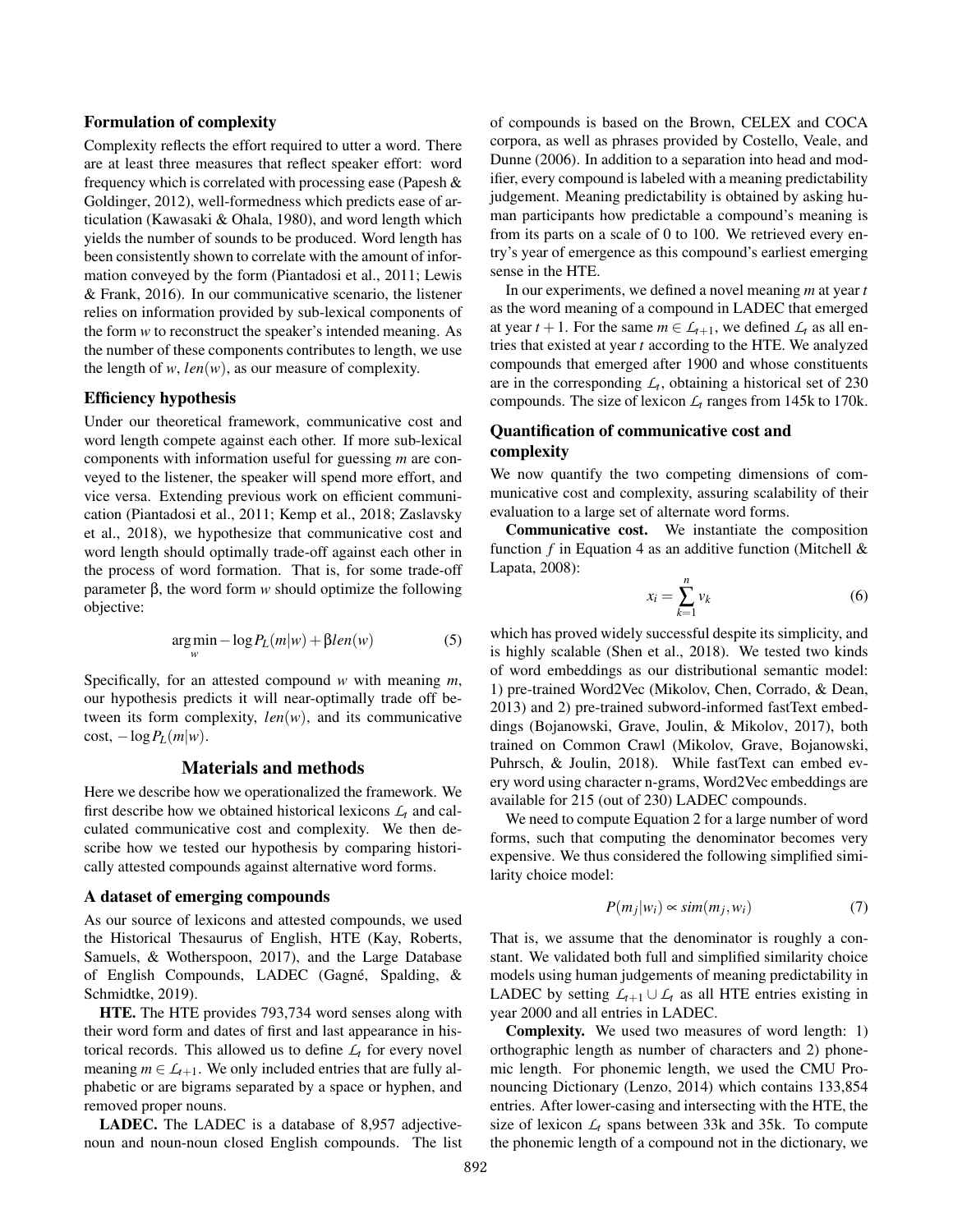took the sum of the phonemic lengths of its constituents, obtaining phonemic transcriptions for 220 LADEC compounds.

### Procedures for testing near-optimality

We hypothesized attested compounds are near-optimal with respect to the two measures defined in the previous section. Here we define near-optimality and the statistical tests that assess the extent to which our hypothesis holds.

For a given target meaning *m*, the optimality of a form is defined by Equation 5. However, searching over even  $L_t \cup (L_t \times L_t)$  is intractable, so we resort to exhausting a large, plausible subset of alternate forms. We used three subsets of  $\mathcal{L}_t^*$ : 1) reusing all forms in  $\mathcal{L}_t$ , 2) a set of forms that are related to the attested form for *m*, and 3) greedy search. To create 2), we first selected the  $k = 5$  closest neighbours of the head word of the attested compound for *m*, including the head word itself; then we took the Cartesian product between this set and  $L_t$ . To create 3), we first greedily selected the top  $k = 5$  forms in  $L<sub>t</sub>$  that minimize the objective function in Equation 5. We set the trade-off parameter  $β = \{0, 0.005, 0.025, 0.05\}$  as determined in preliminary experiments (larger  $\beta$  reduces the optimal form to a single letter or short acronym). We then took the Cartesian product between this set and  $L_t$ . The final size of the subsets varies from 300k to 3m.

We approximated the theoretically optimal set of forms by using the forms that exist on the Pareto frontier of this large sample. Inspired by work in multi-objective evolutionary algorithms, we used the non-dominated (ND) rank which is used to quantify the fitness of an individual in a population along multiple objective functions (Jensen, 2003; Tian, Wang, Zhang, & Jin,  $2017$ ).<sup>1</sup> We defined the near-optimality of a form as its ND rank within the whole set of alternatives.

To assess the overall near-optimality of attested compounds, we tested whether the distribution of ND ranks over the set of attested compounds 1) is significantly higher on average than samples of alternatives and 2) has a significantly non-zero skew towards lower ranks, suggesting attested compounds are highly likely to have above average rank. We assessed the first hypothesis via a permutation test that randomly swapped every attested form with an alternate form generated for the same target meaning 100,000 times. For a more focused comparison, we also randomly swapped every form with a compound created by replacing the constituents of the attested form with their  $k = 5$  nearest neighbours in  $\mathcal{L}_t$ .

## Results

We first validate our model of communicative cost against human judgement. We then test our efficiency hypothesis using historical English compounds and interpret the results. For the second part, we present results for fastText and orthographic length only due to space limitations, but we achieved similar results using Word2Vec and phonemic length.

### Evaluation of communicative cost

We evaluated our model of communicative cost against human judgements of compound meaning predictability provided by LADEC (Gagné et al., 2019). For each compound, we computed four types of communicative cost by taking the product of *{*fastText, Word2Vec*}* embeddings and *{*full, simplified*}* similarity choice models. Using fastText and the full model, the Pearson correlation between communicative cost and meaning predictability is  $-0.408$ ,  $p < 0.001$ ,  $N = 8299$ ; using Word2Vec and the full model, the correlation is  $-0.408$ ,  $p < 0.001$ ,  $N = 7085$ ; using fastText and the simplified model, the correlation is  $-0.412$ ,  $p < 0.001$ ,  $N = 8299$ ; using Word2Vec and the simplified model, the correlation is  $-0.399$ ,  $p < 0.001$ ,  $N = 7085$ .<sup>2</sup> We observe a statistically significant correlation between our model and meaning predictability in all cases, providing empirical justification for our model of communicative cost. Moreover, we observe performance based on full and simplified similarity choice models are comparable.

For a more careful comparison of the two choice models, we correlated communicative costs given by the two choice models. Using fastText, the Pearson correlation is 0*.*955, *p <* 0.001,  $N = 8299$ ; using Word2Vec, the correlation is 0.631,  $p < 0.001$ ,  $N = 7085$ . We observe the simplified model is strongly correlated with the full model when using fastText, albeit less so when using Word2Vec. For this reason, we used the simplified similarity choice model in our analyses.

### Evaluation of efficiency hypothesis

We assessed the near-optimality of historical attested compounds that emerged during the 20th century. The mean rank of the attested compounds is 23812.98 ( $p < 0.001, n =$ 230). The moment coefficient of skewness (Doane & Seward, 2011) of the distribution is 2.36 ( $p < 0.001, n = 230$ ), indicating a significant right skew. Figure 2 shows this distribution along with the rank distribution of a permuted sample. We observe that relative to a rank distribution of randomly sampled forms, the attested distribution concentrates around high ranks. In a more focused comparison, we examine whether these attested compounds are more optimal than near-synonym forms. Similar to the previous comparison, the mean rank of the distribution is significantly higher than the mean rank of near-synonym sets ( $p < 0.001, n = 230$ ).

To test whether both dimensions contribute to the overall near-optimality of attested compounds, we performed an additional analysis where we repeated the first set of comparisons between attested compounds against the general set of alternatives by controlling for each dimension. Specifically, for each attested compound, we generated alternatives using

 $1$ In our case, a word form dominates another form if it is 1) shorter or more informative and 2) not worse in the other dimension than the latter. Given that the population of forms is partitioned into equivalent classes in which no form dominates another, the ND rank of a form is the number of classes whose members dominate the form. We computed ND ranks with the log-linear ND sorting algorithm for 2 objectives by Jensen (2003).

<sup>&</sup>lt;sup>2</sup>The difference in sample size is due to intersecting with embedding vocabularies. Correlations do not change significantly if the same subset of LADEC was used.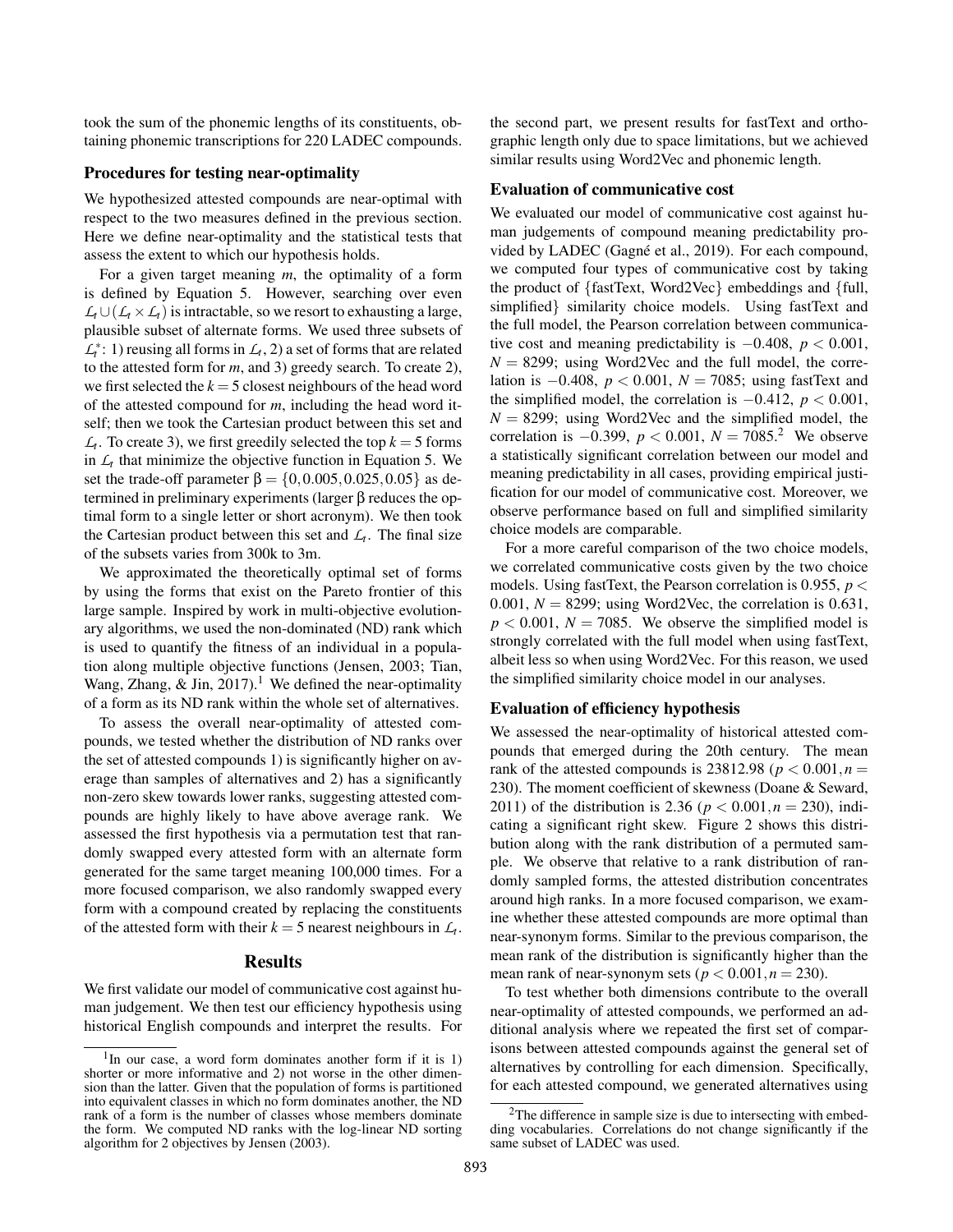

Figure 2: Comparisons of ND ranks between attested compounds and the full set of alternatives and a near-synonym subset. The ranks of a sample of compounds are annotated.



Figure 3: Comparison of ND ranks between attested compounds and alternatives controlling for word length (top) and communicative cost (bottom). The ranks of a sample of compounds are annotated.

the same procedure, and then discarded all forms that are longer or have higher communicative cost than the attested compound. The results are summarized in Figure 3. When controlling for length, the mean rank of the attested distribution is 23812.98 ( $p = 0.0004, n = 230$ ), and the moment coefficient of skewness is 2.36 ( $p < 0.001, n = 230$ ); when controlling for communicative cost, the mean rank of the attested distribution is 23812.92 ( $p < 0.0001, n = 230$ ), and the moment coefficient of skewness is 2.36 ( $p < 0.001, n = 230$ ). We observe that the location and shape of the attested rank distribution is robust when controlling for either dimension. These results suggest that both dimensions contribute to the near-optimality of attested compounds.

Figure 4 compares a sample of attested compounds to alternate word forms with respect to the respective target meanings. Qualitatively, a word form is near-optimal if it is close to the optimal frontier. Within this sample, we observe some



Figure 4: Qualitative comparison between attested compounds and alternatives for a selected sample of all 230 compounds. Target meanings are shown above each plot; grey dots correspond to alternate forms, and blue dots correspond to attested compounds. Black lines indicate the optimal frontiers obtained by interpolating optimal forms. The y-axes are proportional to the number of bits lost in communication.



Figure 5: Distance of all 230 attested compounds (blue) and averages over alternative forms (grey) to the Pareto frontier along the dimensions of communicative cost (top) and complexity (bottom). In each subplot, each pair of vertically aligned bars corresponds to a target meaning.

attested compounds (e.g., *chairperson*) are very close to the frontier, but the others can be relatively far from optimal (e.g., *highlighter*); these correspond to the center and tail of the attested distributions in Figures 2 and 3. Figure 5 summarizes the location of the attested compounds along each dimension. All 230 attested compounds are closer to the frontier than alternatives along the length dimension, but the same tendency is relatively weaker for communicative cost as only 174 are closer to the frontier than alternatives on average.

Table 1 shows the optimal set of word forms with respect to two target meanings ("database" and "firmware"). We observe that long optimal forms tend to be more semantically transparent and vice versa (e.g., with respect to "database", *searchable-data* vs. *db*). This suggests that length and communicative cost trade off against each other, and that our method captures intuitions of informativeness for alternate word forms in addition to attested ones. Table 2 shows a sample of near-synonym alternatives. Here we see a clear trend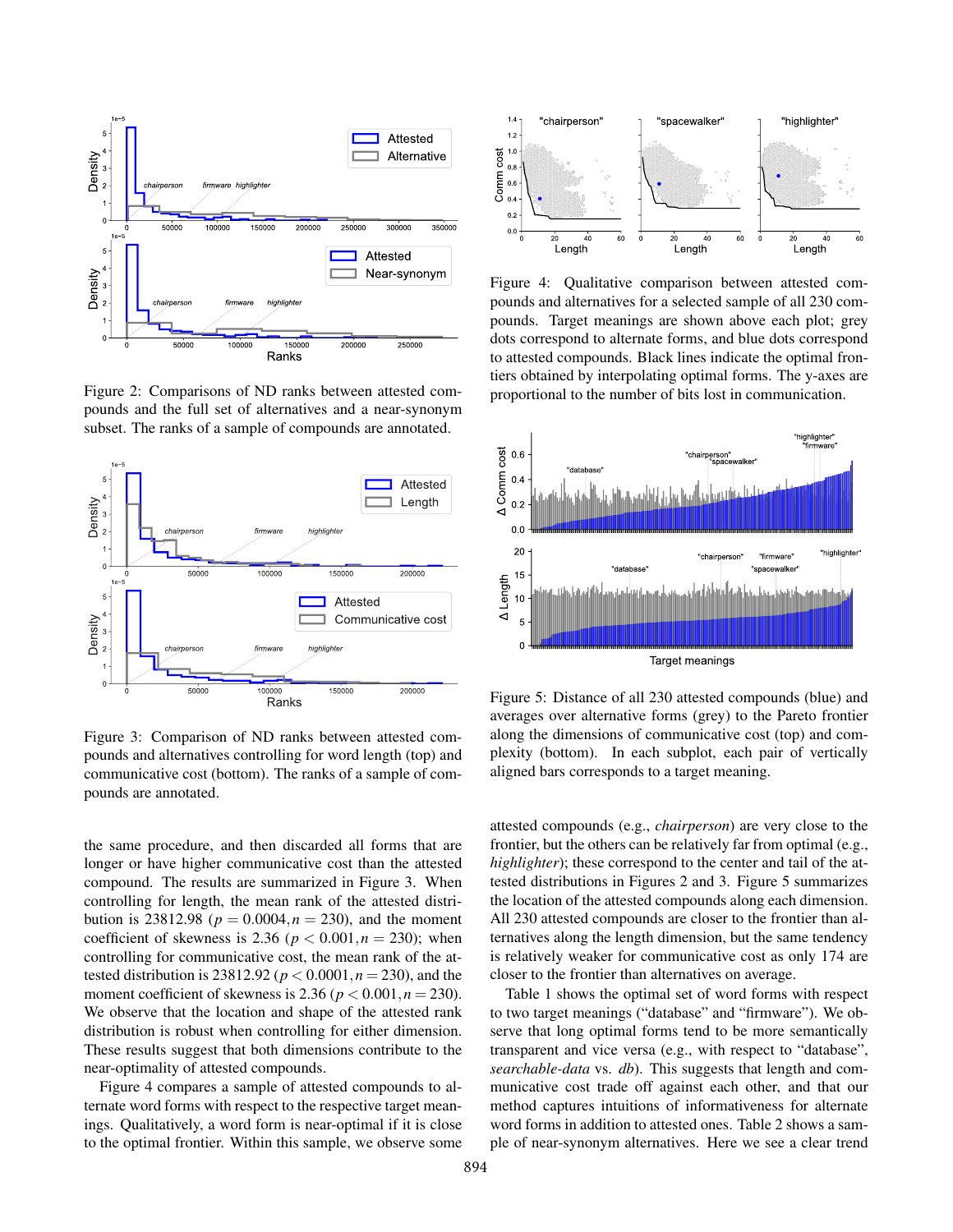database a, db, data, data-db, list-data, data-query, archive-query, searchable-data

firmware a, xi, mem, cw-os, kit-os, web-rom, otas-rom, piezo-rom, karoro-rom, pedanty-rom, decoding-rom, algorithm-rom, flash-hardware, resetterkernel, updater-software, kernite-microcode, kernellymicrocode, polyphone-microcode, caracoling-microcode, dressership-microcode, petticoating-microcode, compatibility-microcode

Table 1: Pareto sets with respect to two target meanings (database and firmware). The alternate forms are sorted by length, and forms consisting of two constituents are shown using a dash.

that attested compounds tend to avoid redundant, uninformative morphemes (e.g., *firm-ware* vs. *company-whiteware*). Taken together, these comparisons provide evidence for our hypothesis that attested compounds should near-optimally trade-off word length and communicative cost.

# **Discussion**

Existing literature on word formation proposes that novel words should be informative while avoiding redundancy (Lieber, 2004; Costello & Keane, 2000). By comparing attested compounds to alternatives and showing that the latter tend to be redundant, our work corroborates earlier theories of word formation. However, our theory goes beyond redundancy avoidance by also predicting that even if two potential constituents are similarly informative, the shorter one is preferable (e.g., *data-base* vs. *information-base*).

Our formulation of communicative cost is related to independently derived formalisms. By defining meaning using formal semantics, Blutner (1998) proposes a similar formulation of communicative cost. Blutner's proposal applies more generally to all types of utterances and is not derived from a communicative scenario. Intuitively, one might expect that the form-meaning systematicity of a language (Monaghan, Shillcock, Christiansen, & Kirby, 2014; Pimentel, McCarthy, Blasi, Roark, & Cotterell, 2019) relates to the communicative cost of a form.<sup>3</sup> By taking the average of Equation 1, we see that communicative cost is inversely proportional to the mutual information between meaning and form, *I*(*M*;*W*), an information-theoretic definition of systematicity (Pimentel et al., 2019). This connection mirrors a link between language use and systematicity previously found in controlled experiments (Nölle, Staib, Fusaroli, & Tylén, 2018).

We note that our efficiency hypothesis is based on an oneshot communicative scenario where the need to communicate a specific novel meaning arises. Thus our hypothesis primarily pertains to synchronic word formation and not historical

| data-base, data-ground, data-core, statistics-structure,                                                     |  |  |
|--------------------------------------------------------------------------------------------------------------|--|--|
| analysis-structure, information-structure, analysis-core,                                                    |  |  |
| information-base, analytic-score, information-core,<br>statistics-core, analytics-ground, information-basing |  |  |
| client-ware, software, company-ware, firm-ware,<br>steadfast-ware, client-pottery, company-whiteware, firm-  |  |  |

steadfast-wares, firm-stoneware, steadfast-stoneware Table 2: Near-synonym set for database and firmware. The target meaning is represented by its attested form in English. Every row is sorted by ND rank in descending order. Forms

consisting of two constituents are shown using a dash.

pottery, company-pottery, soft-whiteware, soft-stoneware,

language change, even though we used historical data of compounds to recreate communicative scenarios. Nonetheless, historical changes may have confounded our results. For example, the communicative cost of certain words may have changed over time due to semantic change (e.g., *db* used to signify "decibel" in the early 1900s, but has now acquired the sense "database"). One potential way to control for this factor is to repeat the analyses using embeddings trained on historical corpora (Hamilton, Leskovec, & Jurafsky, 2016; Dubossarsky, Hengchen, Tahmasebi, & Schlechtweg, 2019).

Although we focused on word length and informativeness, our theory does not preclude other factors known to restrict the plausibility of compounds. For instance, the frequency of the constituents predicts the ease of compound processing (Juhasz, Starr, Inhoff, & Placke, 2003) and the characterlevel bigram probability at the boundary of constituents affects compound parsing (Gagné et al., 2019), which may explain why certain short and informative alternative forms (e.g., *list-data* for database) are never attested.

### **Conclusion**

We presented a formal framework for connecting two areas of research that have had little overlap so far: communicative efficiency of the lexicon, and the formation of novel word forms. Using an English dataset of historical compounds over the past century, we provided evidence that emerging lexical compounds support efficient communication by trading off informativeness against word length.

Our work helps to explain why certain word forms are chosen to fill lexical gaps ahead of other logically possible alternatives, and our framework offers an information-theoretic account for one important function of lexical compositionality: to support efficient communication about emerging items. We are optimistic that this framework will provide a foundation for future analyses that account for other processes of word formation in English and other languages.

<sup>3</sup>For example, in English the head word of a compound tends to signify its word class (Jackendoff, 2010), which helps reduce the uncertainty of the compound's meaning.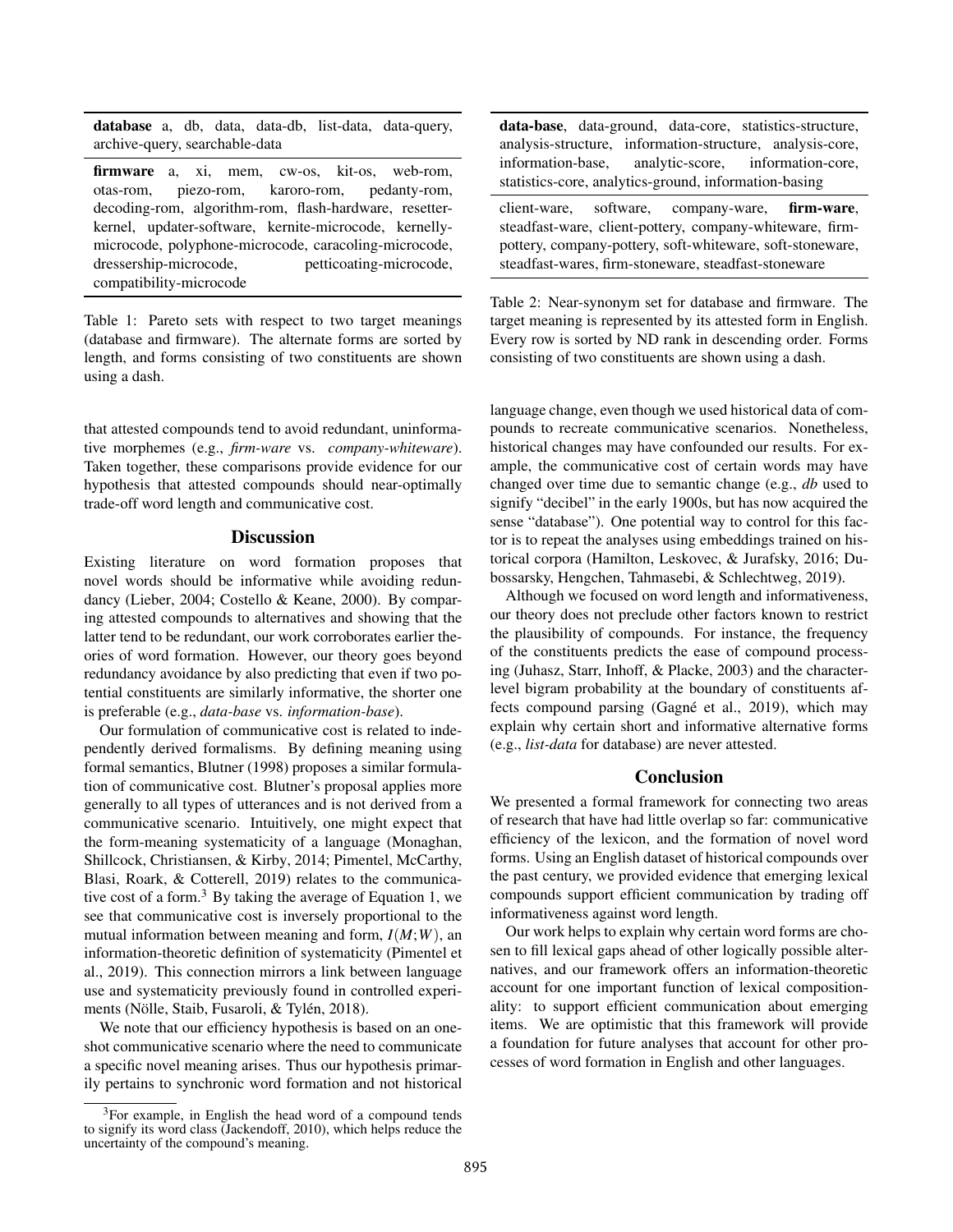# Acknowledgments

We would like to thank Aida Ramezani, Jade Yu, Katie Warburton, and Zhewei Sun for constructive comments on an earlier version of the paper. AX is funded partly by the U of T– UoM IRTG program. This work was supported by NSERC Discovery Grant RGPIN-2018-05872, SSHRC Insight Grant #435190272, ARC Future Fellowship FT19010020, and by an Ontario ERA Award to YX.

### References

- Algeo, J. (1980). Where do all the new words come from? *American Speech*, *55*(4), 264–277.
- Barsalou, L. W., Simmons, W. K., Barbey, A. K., & Wilson, C. D. (2003). Grounding conceptual knowledge in modality-specific systems. *Trends in cognitive sciences*, *7*(2), 84–91.
- Blutner, R. (1998). Lexical pragmatics. *Journal of semantics*, *15*(2), 115–162.
- Bojanowski, P., Grave, E., Joulin, A., & Mikolov, T. (2017). Enriching word vectors with subword information. *Transactions of the Association for Computational Linguistics*, *5*, 135–146.
- Brinton, L. J., & Traugott, E. C. (2005). *Lexicalization and language change*. Cambridge University Press.
- Costello, F. J., & Keane, M. T. (2000). Efficient creativity: Constraint-guided conceptual combination. *Cognitive Science*, *24*(2), 299–349.
- Costello, F. J., Veale, T., & Dunne, S. (2006, July). Using WordNet to automatically deduce relations between words in noun-noun compounds. In *Proceedings of the COL-ING/ACL 2006 main conference poster sessions* (pp. 160– 167). Sydney, Australia: Association for Computational Linguistics.
- Doane, D. P., & Seward, L. E. (2011). Measuring skewness: a forgotten statistic? *Journal of statistics education*, *19*(2).
- Dubossarsky, H., Hengchen, S., Tahmasebi, N., & Schlechtweg, D. (2019, July). Time-out: Temporal referencing for robust modeling of lexical semantic change. In *Proceedings of the 57th annual meeting of the association for computational linguistics* (pp. 457–470). Florence, Italy: Association for Computational Linguistics. doi: 10.18653/v1/P19-1044
- Gagné, C. L., Spalding, T. L., & Schmidtke, D. (2019). LADEC: the large database of english compounds. *Behavior research methods*, *51*(5), 2152–2179.
- Hamilton, W. L., Leskovec, J., & Jurafsky, D. (2016, August). Diachronic word embeddings reveal statistical laws of semantic change. In *Proceedings of the 54th annual meeting of the association for computational linguistics (volume 1: Long papers)* (pp. 1489–1501). Berlin, Germany: Association for Computational Linguistics. doi: 10.18653/v1/P16-1141
- Jackendoff, R. (2010). *Meaning and the lexicon: the parallel architecture 1975-2010*. OUP Oxford.
- Jaeger, T. F. (2006). *Redundancy and syntactic reduction in spontaneous speech*. Unpublished doctoral dissertation, Stanford University Stanford, CA.
- Jensen, M. T. (2003). Reducing the run-time complexity of multiobjective EAs: The NSGA-II and other algorithms. *IEEE Transactions on Evolutionary Computation*, *7*(5), 503–515.
- Juhasz, B. J., Starr, M. S., Inhoff, A. W., & Placke, L. (2003). The effects of morphology on the processing of compound words: Evidence from naming, lexical decisions and eye fixations. *British journal of psychology*, *94*(2), 223–244.
- Kawasaki, H., & Ohala, J. J. (1980). Acoustic basis for universal constraints on sound sequences. *The Journal of the Acoustical Society of America*, *68*(S1), S33–S33.
- Kay, C., Roberts, J., Samuels, M., & Wotherspoon, I. (2017). *The Historical Thesaurus of English, version 4.21.* Glasgow, UK: University of Glasgow. Retrieved from http://historicalthesaurus.arts.gla.ac.uk/
- Kemp, C., Xu, Y., & Regier, T. (2018). Semantic typology and efficient communication. *Annual Review of Linguistics*, *4*, 109–128.
- Lehrer, A. (1970). Notes on lexical gaps. *Journal of Linguistics*, *6*(2), 257–261.
- Lenzo, K. (2014). *The CMU pronouncing dictionary (version 0.7 b).* Carnegie Mellon University.
- Levy, R., & Jaeger, T. F. (2007). Speakers optimize information density through syntactic reduction. *Advances in neural information processing systems*, *19*, 849.
- Lewis, M. L., & Frank, M. C. (2016). The length of words reflects their conceptual complexity. *Cognition*, *153*, 182– 195.
- Lieber, R. (2004). Combinability and the correspondence between form and meaning. In *Morphology and lexical semantics* (p. 154–177). Cambridge University Press. doi: 10.1017/CBO9780511486296.007
- Luce, R. D. (1963). Detection and recognition. *Handbook of mathematical psychology*, 103–189.
- Marelli, M., & Baroni, M. (2015). Affixation in semantic space: Modeling morpheme meanings with compositional distributional semantics. *Psychological review*, *122*(3), 485.
- Medin, D. L., & Shoben, E. J. (1988). Context and structure in conceptual combination. *Cognitive Psychology*, *20*(2), 158–190.
- Mikolov, T., Chen, K., Corrado, G., & Dean, J. (2013). Efficient estimation of word representations in vector space. *arXiv preprint arXiv:1301.3781*.
- Mikolov, T., Grave, E., Bojanowski, P., Puhrsch, C., & Joulin, A. (2018, May). Advances in pre-training distributed word representations. In *Proceedings of the eleventh international conference on language resources and evaluation (LREC 2018).* Miyazaki, Japan: European Language Resources Association (ELRA).
- Mitchell, J., & Lapata, M. (2008, June). Vector-based models of semantic composition. In *Proceedings of ACL-08: HLT* (pp. 236–244). Columbus, Ohio: Association for Computational Linguistics.